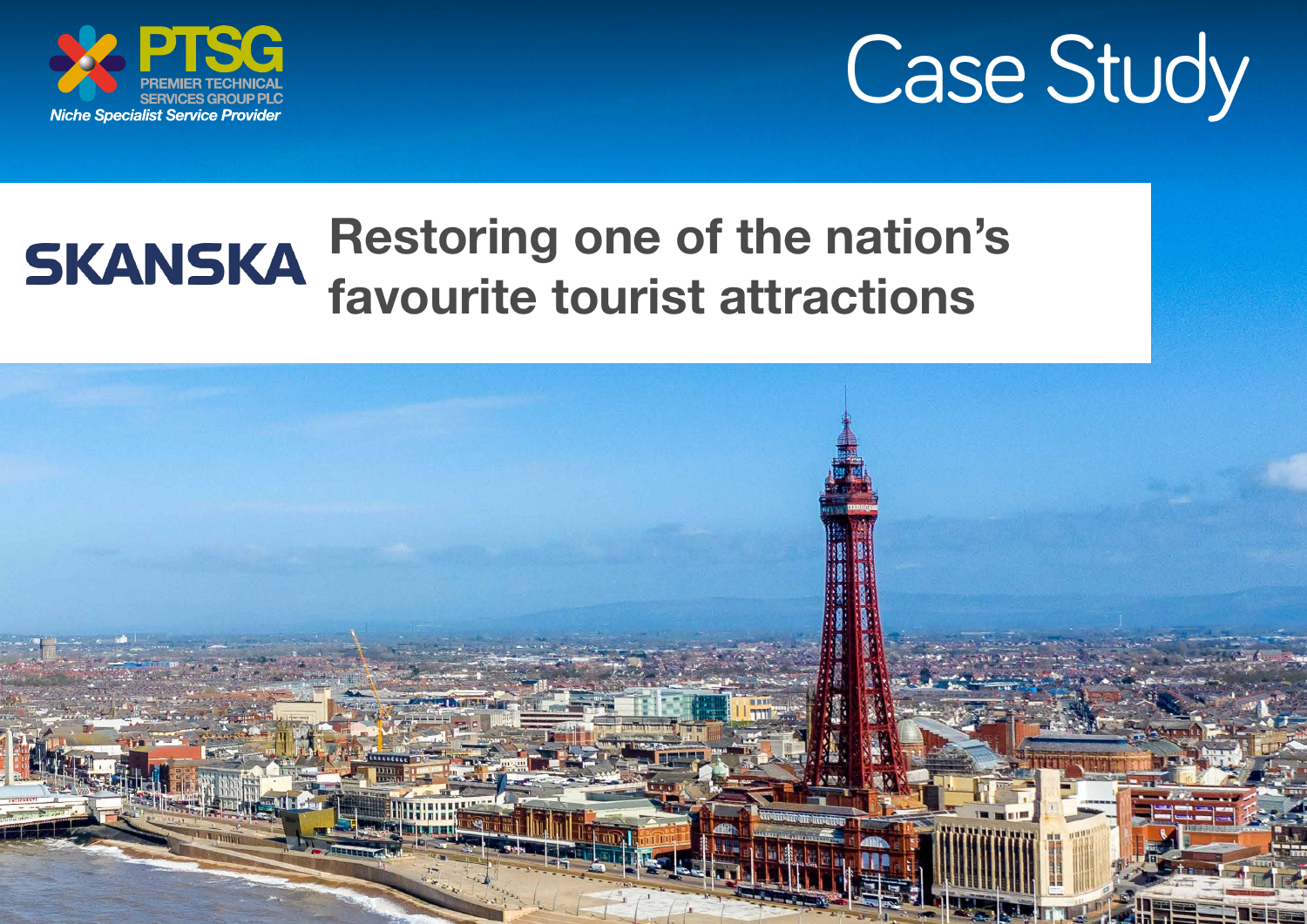

### Restoring one of the nation's favourite tourist attractions



Blackpool Tower was opened to the public on 14th May 1894, so has just turned 125 years old. Inspired by the Eiffel Tower in Paris, Blackpool Tower is 518 feet (158 metres) tall. It is a world-famous, hugely popular tourist attraction, visited by around 650,000 people every year.

The tower's design is widely acknowledged as being ahead of its time. As a writer for the BBC noted: "In heavy winds the building will gently sway; what a magnificent Victorian engineering masterpiece." It is the only Grade I listed building in Blackpool.

In March 2010, it was announced that Blackpool Council had bought Blackpool Tower. In 2018, the council announced an open tender process to appoint a suitably experienced contractor to carry out external structural repairs to the tower, followed by ongoing planned maintenance.

Pendrich Height Services Ltd, part of Premier Technical Services Group PLC (PTSG), was appointed as the main contractor, after scoring highly in the tender process. Pendrich is a tall buildings specialist, with nearly half a century of experience.

The company has diversified its service offering from traditional cloth caps and steeplejack techniques into a modern, high-tech engineering company, providing height work solutions to a vast array of structures.

Based in Edinburgh but operating all over the UK, Pendrich has become a critical part of PTSG's Building Access Specialist Ltd. division since its acquisition by the Group in 2015. On this project at Blackpool Tower, the team has formed a close working relationship with Merlin, which operates the tower on behalf of the council.

#### Initial contract

The contract between PTSG Building Access Specialists Ltd (Pendrich) and Blackpool Council is in two parts: Phase I was to perform vital structural repairs over a period of three months, beginning in January 2019 with completion at the end of March.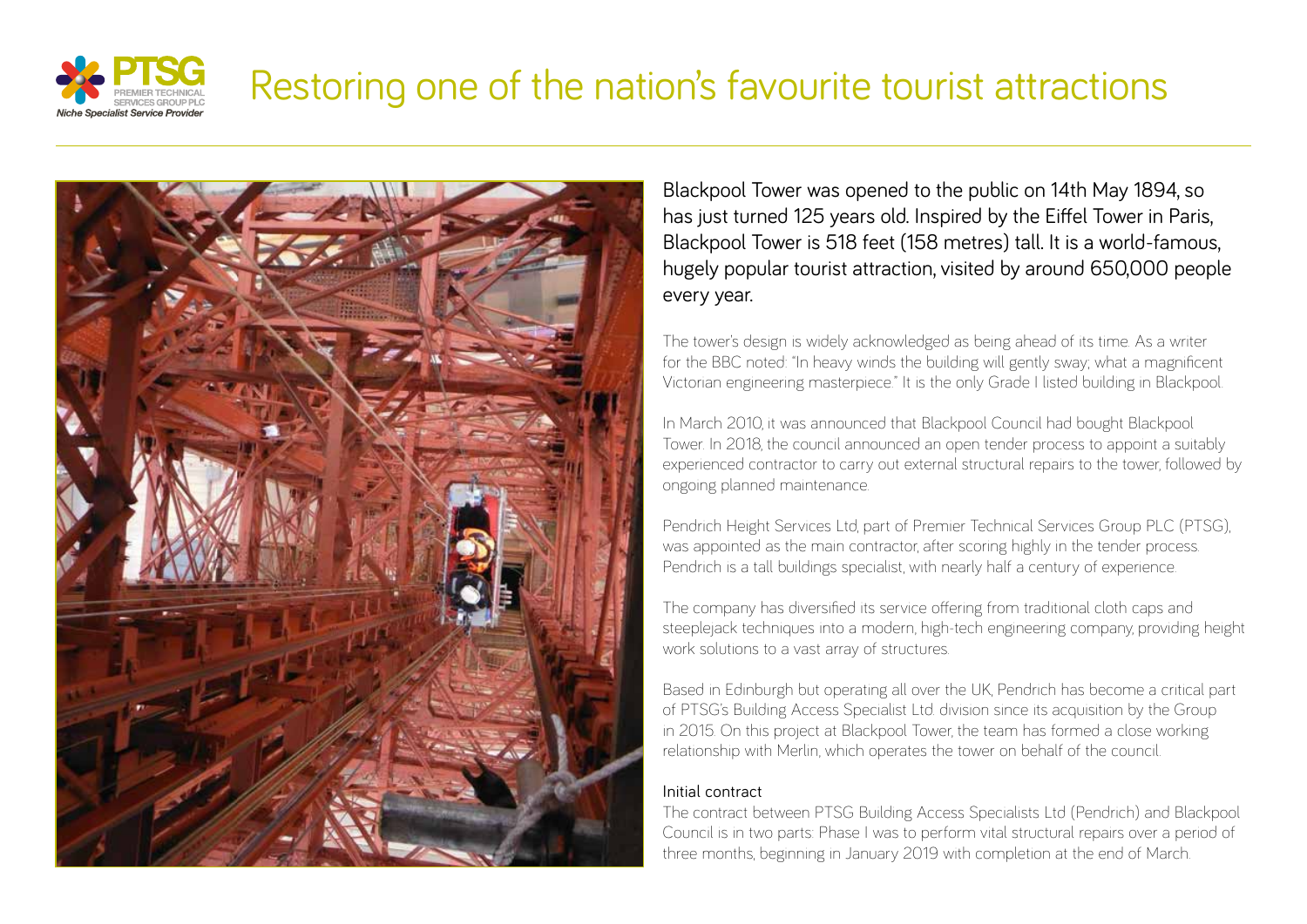

# Restoring one of the nation's favourite tourist attractions

There were two main elements to the repair work. The first was the replacement and renewal of structural steelwork at the base of the tower. This involved closing the tower to for periods of time to the visiting public.

There were two main considerations that PTSG had to keep in mind at all times:

- 1. All work was safety-critical due to the age of the tower.
- 2. As Blackpool Tower is a Grade I listed building, all work performed had to be approved by the heritage committee prior to being undertaken. Any parts of the structure that were renewed had to be replaced with like-for-like materials.

This was the first time some of the tower's steel had been renewed or replaced, and crucial sections had corroded over its 125-year life span. During the three-month package of repairs, PTSG's team towards the end of Phase I was on site 24 hours a day for a full week to ensure crucial deadlines were being met with and that the works were carried out un-interrupted due to the significance of the work to the overall structural integrity of the tower. PTSG is acting as the main contractor under the CDM Regulations.

The second major part of the Phase I was the replacement of a concrete floor at 380 feet up the tower. PTSG's engineers first demolished and removed the existing concrete floor before installing new steel supports and finally laying the new section of concrete. This element of works was highly safety-critical as the lifts were out of commission due to the works carried out in the lift pit area by PTSG. This meant that the team had to install a temporary cradle system to transport men and material to the 380-feet deck level. This put a strain on the overall time required to complete the job; however, PTSG injected extra man power to ensure that the deadline for the project completion was not compromised.

#### Maintenance contract

Phase II of the contract between PTSG Building Access Specialists Ltd (Pendrich) and Blackpool Council is to provide ongoing maintenance work for up to four years, with the contract being renewed after each one-year period.





'This was the first time some of the tower's steel had been renewed or replaced, and crucial sections had corroded over its 125-year life span'